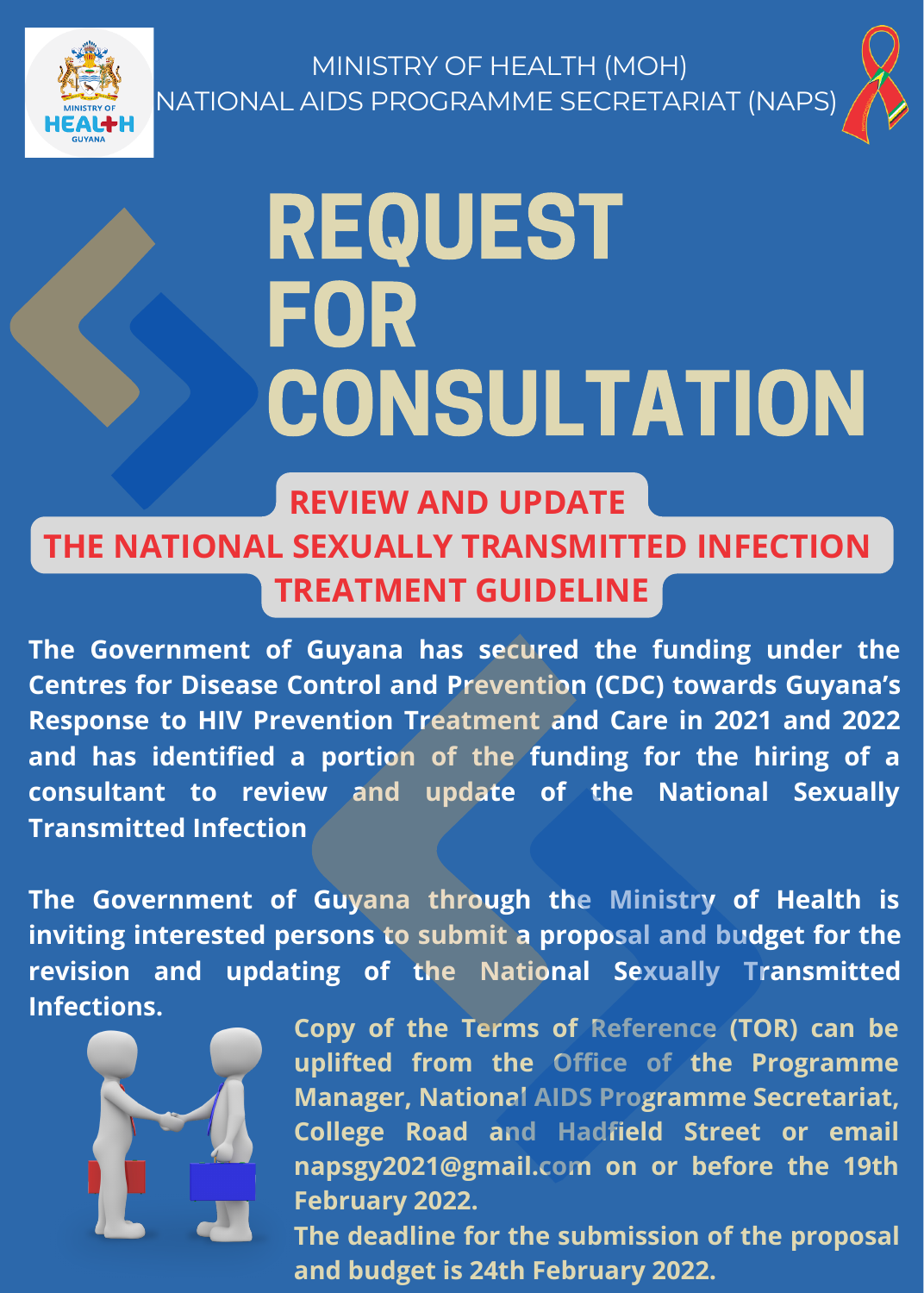



## REQUEST FOR CONSULTATION

**REVIEW AND UPDATE THE HIV CARE AND TREATMENT GUIDELINE.**

**The Government of Guyana has secured the funding under the Centres for Disease Control and Prevention (CDC) towards Guyana's Response to HIV Prevention Treatment and Care in 2021 and 2022 and has identified a portion of the funding for the hiring of a consultant to review and update of the HIV Care and Treatment Guideline.**

**The Government of Guyana through the Ministry of Health is inviting interested persons to submit a proposal and budget for the revision and updating of the HIV Care and Treatment Guideline.**



**Copy of the Terms of Reference (TOR) can be uplifted from the Office of the Programme Manager, National AIDS Programme Secretariat, College Road and Hadfield Street or email [napsgy2021@gmail.com](mailto:napsgy2021@gmail.com) on or before the 19th February 2022.**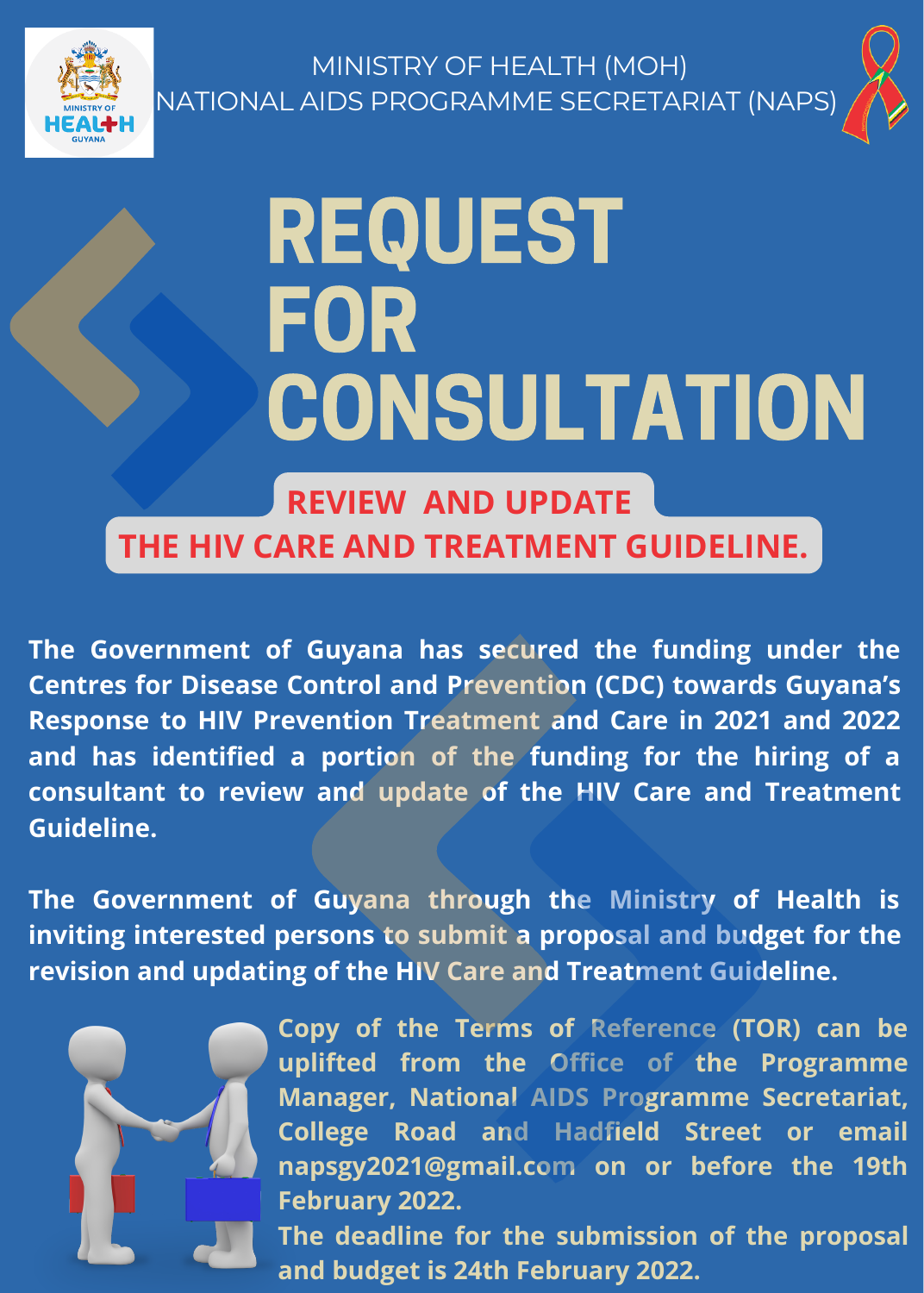



# **REQUEST** FOR **CONSULTATION**

#### **REVIEW AND UPDATE THE NATIONAL ADOLESCENT MANUAL.**

**The Government of Guyana has secured the funding under the Centres for Disease Control and Prevention (CDC) towards Guyana's Response to HIV Prevention Treatment and Care in 2021 and 2022 and has identified a portion of the funding for the hiring of a consultant to review and update of the National Adolescent Manual.**

**The Government of Guyana through the Ministry of Health is inviting interested persons to submit a proposal and budget for the revision and updating of the National Adolescent Manual.**



**Copy of the Terms of Reference (TOR) can be uplifted from the Office of the Programme Manager, National AIDS Programme Secretariat, College Road and Hadfield Street or email [napsgy2021@gmail.com](mailto:napsgy2021@gmail.com) on or before the 19th February 2022.**